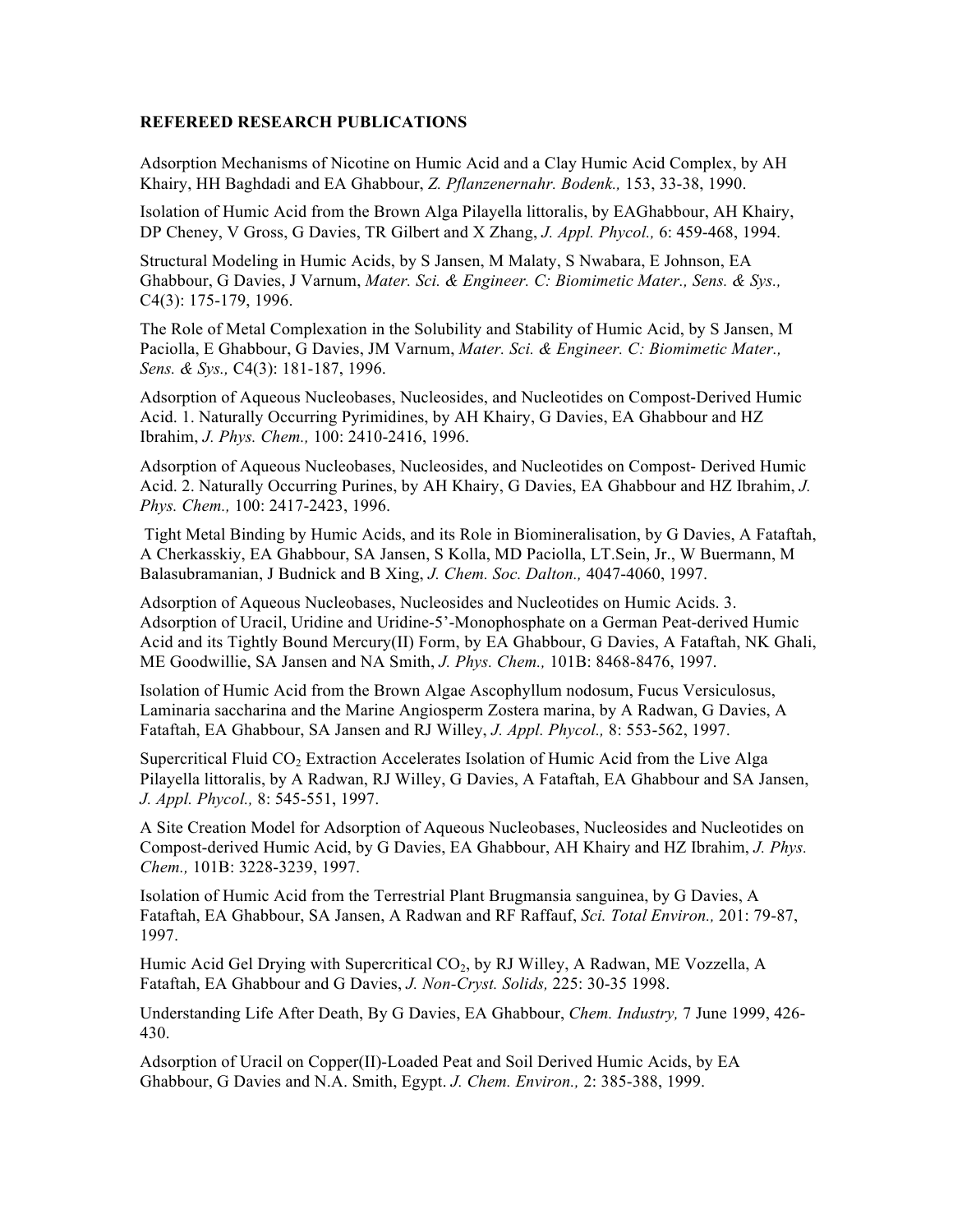Quantitative Characterization of Humic Acids by Solid-State 13C NMR, by J Mao, W-G. Hu, K Schmidt-Rohr, G Davies, EA Ghabbour and B. Xing, *Soil Sci. Amer. J.,* 64: 873-884, 2000.

Generation of Hydroxyl Radicals from Metal-Loaded Humic Acids, by MD Paciolla, G Davies, EA Ghabbour and SA Jansen, *Environ. Sci. Technol.,* 33: 1814-1818, 1999, (see also *Environ. Sci. Technol*., 34: 728, 2000).

Adsorption of Nucleic Acid Constituent Uracil on Copper(II)-loaded Solid Peat and Soil Derived Humic Acids, by EA Ghabbour, G Davies, RA Dunfee, NA Smith, ME Vozzella, *Can. J. Soil Sci*., 2001, 81: 309-316.

The Effect of Temperature on Tight Metal Binding by Peat and Soil Derived Solid Humic Acids, by EA Ghabbour, G Davies, NK Ghali, MD Mulligan, *Can. J. Soil Sci*., 2001, 81: 331-336.

Investigation of Molecular Motion of Humic Acids by 1-D and 2-D NMR, by K. Wang, L.C. Dickinson, EA Ghabbour, G Davies, B Xing, in: *Humic Substances: Structures, Models and Functions,* EA Ghabbour and G Davies, eds., Royal Society of Chemistry, Cambridge, 2001, p. 69-78.

Tight metal binding by solid phase peat and soil humic acids., by G Davies, EA Ghabbour, A Cherkasskiy, A Fataftah, in: *Humic Substances and Chemical Contaminants*, CE Clapp, MHB Hayes, N Senesi, PR Bloom, PM Jardine, eds., Soil Science Society of America, Madison, WI, 2001, p. 371-395.

Humic Substances: Marvelous Products of Soil Chemistry, by G Davies, EA Ghabbour, C Steelink*, J. Chem. Educ*., 2001, 78: 1609-1614.

Suitability of Different <sup>13</sup>C Solid-state NMR Techniques in the Characterization of Humic Acids, by J Mao, W Hu, G Ding, K Schmidt-Rohr, G Davies, EA Ghabbour, B Xing, *Intern. J. Environ. Anal. Chem*., 2002, 82: 183-196.

Proton Spin-Lattice Relaxation Times of Humic Acids as Determined by Solution NMR by K Wang, LC Dickinson, EA Ghabbour, G Davies, B Xing*. Soil Sci.* 2003, 168: 128-136.

Phenanthrene Sorption by Clay-Humic Complexes, by K Wang, EA Ghabbour, G Davies, B Xing, in: *Humic Substances: Nature's Most Versatile Materials*, E A Ghabbour, G Davies, eds., Taylor & Francis, New York, 2004, pp. 173-181.

Thermodynamics of Humic Acids Adsorption on Kaolinite by EA Ghabbour, G Davies, K O'Donaughy, TL Smith, ME Goodwillie*, Environ. Sci. Technol*., 2004, 38: 3338-3342.

Metal Binding by Humic Acids Isolated from Water Hyacinth Plants (*Eichhornia crassipes* [Mart.] Solm-Laubach: Pontedericae) from the Nile Delta, Egypt, by EA Ghabbour, G Davies, Y-Y Lam, ME Vozzella, *Environ. Pollution*, 2004, 131: 445-451.

Thermodynamics of Metal Cation Binding by a Solid Soil-derived Humic Acid. Binding of Fe(III), Pb(II) and Cu(II), by EA Ghabbour, M Shaker, A El-Toukhy, IM Abid, G Davies, *Chemosphere*, 2006: 63: 477-483.

Thermodynamics of Metal Cation Binding by a Solid Soil-derived Humic Acid. 2. Binding of  $Mn(II)$ ,  $Co(NH<sub>3</sub>)<sub>6</sub><sup>3+</sup>$  and Hg(II), by EA Ghabbour, M Shaker, A El-Toukhy, IM Abid, G Davies, *Chemosphere*, 2006, 64: 826-833.

Spectroscopic Characterization of Humic Acid Fractions Isolated from Soil using Different Extraction Procedures, by LT Shirshova, EA Ghabbour, G Davies, *Geoderma*, 2006, 133: 204- 216.

XAFS Studies of Cobalt(II) Binding by Peat, Plant and Soil-derived Solid Humic Acids, by EA Ghabbour, AC Scheinost, G Davies, *Chemosphere,* 2007, 67: 285-291.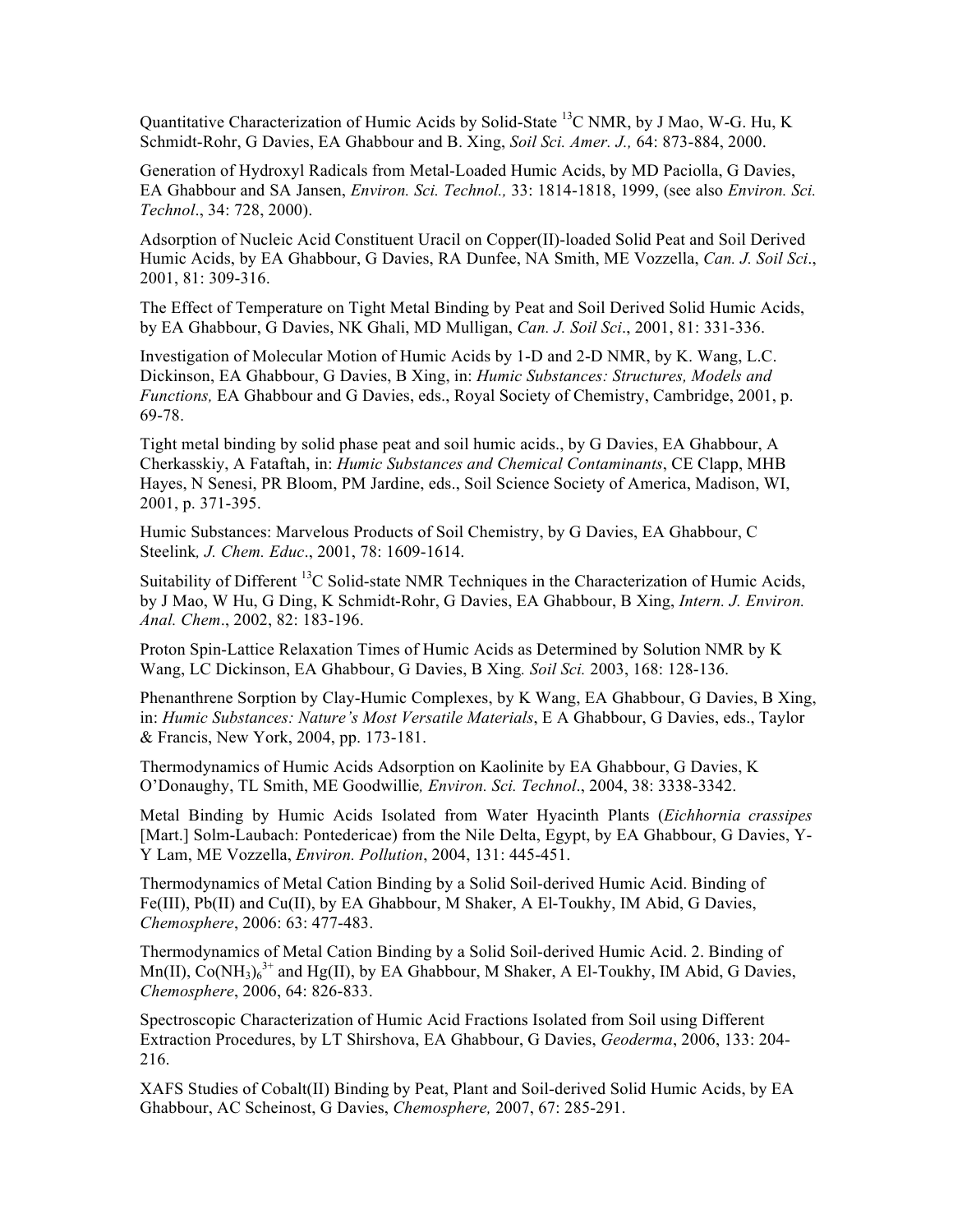Humic Substances: Essential Components of a Healthy Soil, by E. A. Ghabbour and G. Davies, *Natural Farmer*, 2009, 2: 15-18.

Spectrophotometric Analysis of Fulvic Acid Solutions - A Second Look, by EA Ghabbour, G Davies, <www.aes.northeastern.edu> *Ann. Environ. Sci.,* 2009, 3: 131-138.

Environmental Insights from Langmuir Adsorption Site Capacities, by EA Ghabbour, G Davies, *Colloids & Surfaces A: Physicochemical and Engineering Aspects,* 2011, 381: 37-40.

Measuring of the Humic Acid Contents of Commercial Lignites and Agricultural Top Soils in the National Soil Project," by Elham A. Ghabbour, Geoffrey Davies, John L. Daggett, Jr., Christopher A. Worgul, Gregory A. Wyant and Mir-M. Sayedbagheri, *<www.aes.northeastern.edu> Ann. Environ. Sci.,* 2012, 6: 1-12.

## **BOOKS AND BOOK CHAPTERS**

Humic Substances: Structures, Properties and Uses, G Davies and EA Ghabbour, eds., Royal Society of Chemistry, Cambridge, 1998.

Generation of Free Radicals by HA: Implications for Biological Activity, by MD Paciolla, S Kolla, LT Sein, Jr., JM Varnum, DL Malfara, G Davies, EA Ghabbour and SA Jansen, in Humic Substances: Structures, Properties and Uses, G. Davies and E.A. Ghabbour, eds., Royal Society of Chemistry, Cambridge, 1998, pp. 203-214.

Understanding Humic Substances: Advanced Methods, Properties and Applications, EA Ghabbour and G Davies, eds., Royal Society of Chemistry, Cambridge, 1999.

Evaluation of Different Solid-State 13C NMR Techniques for Characterizing Humic Acids B Xing, J Mao, W-G. Hu, K Schmidt-Rohr, G Davies and EA Ghabbour, in: Understanding Humic Substances: Advanced Methods, Properties and Applications, EA Ghabbour and G Davies, eds., Royal Society of Chemistry, Cambridge, 1999, pp. 49-61.

Humic Substances: Versatile Components of Plants, Soil and Water, EA Ghabbour and G Davies, eds., Royal Society of Chemistry, Cambridge, 2000.

Humic Substances: Structures, Models and Functions, EA Ghabbour, G Davies, eds., Royal Society of Chemistry, Cambridge, 2001, 259 pp.

Supercritical CO<sub>2</sub> Drying of Peat and Soil Derived Humic Acid Gels, by RJ Willey, ME Vozzella, EA Ghabbour and G Davies, in Understanding and Managing Organic Matter in Soil, Sediments and Water, RS Swift and KM Spark, eds., International Humic Substances Society, Adelaide, Australia, 2001, pp. 47-52.

Proceedings of the Twentieth Anniversary Conference of the International Humic Substances Society by EA Ghabbour, G Davies, eds., International Humic Substances Society, Minneapolis, MN, 2002, 481pp.

XAFS Studies of Cobalt(II) Binding by Peat, Plant and Soil Derived Humic Acids, by EA Ghabbour, A Scheinost, G Davies, in: Proceedings of the Twentieth Anniversary Biennial Conference of the International Humic Substances Society, Minneapolis, MN, 2002, p. 277-282.

Humic Substances: Nature's Most Versatile Materials, by EA Ghabbour, G Davies, eds., Taylor & Francis, New York, 2004, 372 pp.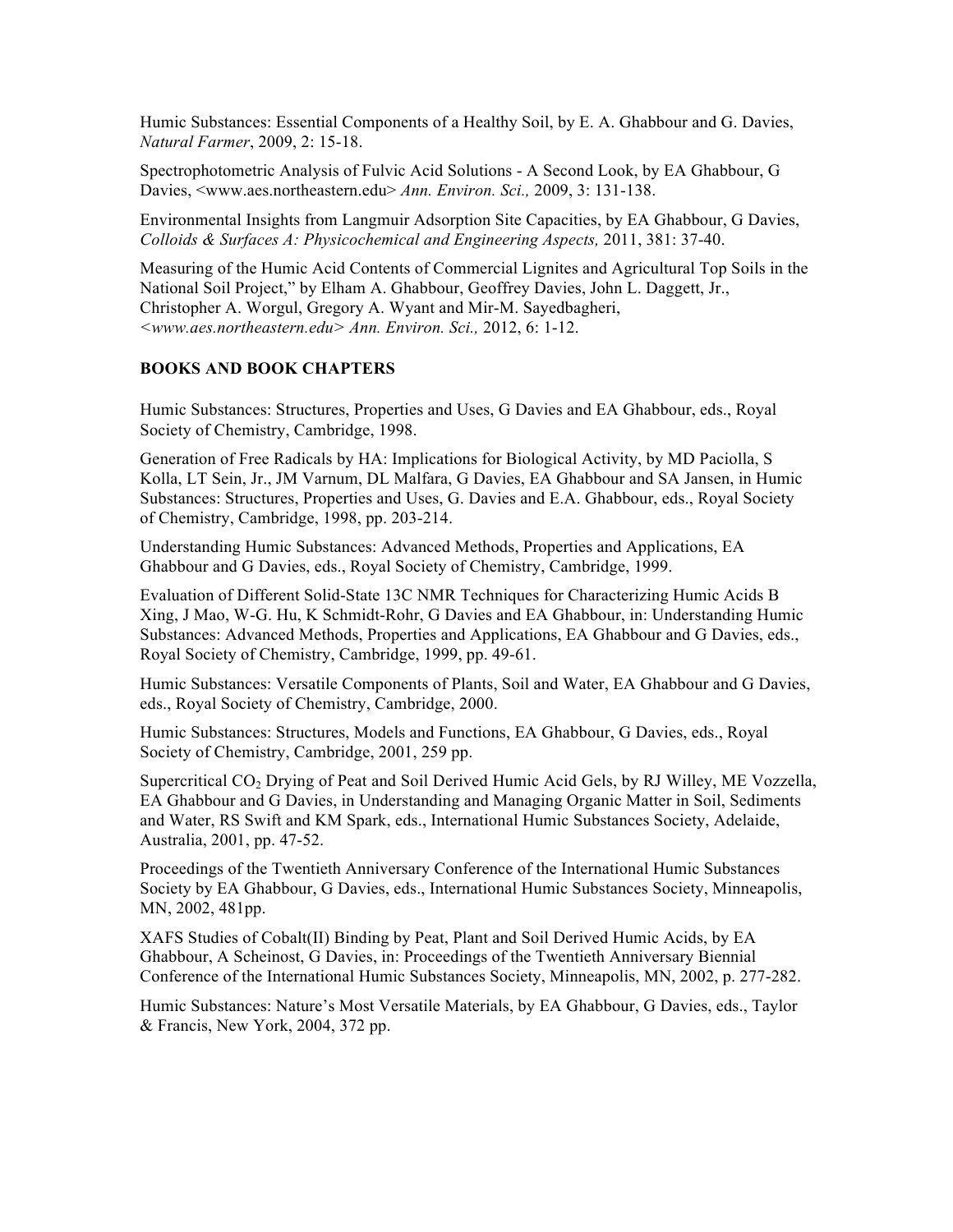Adsorption of Adenine or Adenosine on a Calcium-Loaded Solid Humic Acid, by EA Ghabbour, J Blakeman, K Datta, K Piasta, G Davies, in: Humic Substances in the Soil and Water Environment, L Martin Neto, DMBP Milori, WTL da Silva, eds., International Humic Substances Society, Sao Pedro, Brazil, 2004, p. 483-486.

Adsorption of Nucleic Acid Constituents Adenine and Adenosine on an Iron(III)-Loaded Soil Derived Humic Acid, by EA Ghabbour, KM Collins, J-BT Park, M Price, G Davies, in: Humic Substances in the Soil and Water Environment, L Martin Neto, DMBP Milori, WTL da Silva, eds., International Humic Substances Society, Sao Pedro, Brazil, 2004, p. 487-490.

A Magnesium-Loaded Humic Acid as an Adsorbent of the Nucleic Acid Constituents Uracil and Uridine, by EA Ghabbour, L Kennedy, C Nguyen, A Shareb, G Davies, in: Humic Substances in the Soil and Water Environment, L Martin Neto, DMBP Milori, WTL da Silva, eds., International Humic Substances Society, Sao Pedro, Brazil, 2004, p. 491-494.

Humic Acid-Bound Magnesium Catalyzes Adenosine Hydrolysis, by EA Ghabbour, SM McNutt, G Davies, in: Humic Substances in the Soil and Water Environment, L Martin Neto, DMBP Milori, WTL da Silva, eds., International Humic Substances Society, Sao Pedro, Brazil, 2004, p. 495-496.

Humic Substances: Molecular Details and Applications in Soil and Water Conservation, EA Ghabbour, G Davies, eds., Taylor & Francis, New York, 2005, 280 pp.

## **CONFERENCE PROCEEDINGS AND PRESENTATIONS**

Alga as Monitors of Heavy Metals in Seawater, by DP Cheney, G Davies, EA Ghabbour and TR Gilbert, Barnett Institute Science Day, March, 1994.

Adsorption of Nucleic Acid Constituents on Compost Humic Acid, by AH Khairy, G Davies, EA Ghabbour and HZ Ibrahim, Barnett Institute Science Day, March, 1994.

Isolation of Humic Acid from Alga, by EA Ghabbour, DP Cheney, V Gross, G Davies, AH Khairy, TR Gilbert and X Zhang, Barnett Institute Science Day, March, 1994.

Isolation of Humic Acid from Live Plants, by G Davies, EA Ghabbour, DP Cheney and TR Gilbert, Barnett Institute Science Day, March, 1995.

Adsorption of Nucleobases, Nucleosides, and Nucleotides on Compost-Derived Humic Acid. 1. Naturally Occurring Pyrimidines, by EA Ghabbour, AH Khairy, G Davies and HZ Ibrahim, Barnett Institute Science Day, March, 1995.

Distribution of Polysaccharides in Humic Acids Derived from Plant Sources, by SA Jansen, S Kolla, LT Sein, Jr., MD Paciolla, A Radwan, G Davies, JM Varnum and EA Ghabbour, 8th International Humic Substances Society Meeting, Wroclaw, Poland, September, 1996.

Conformational Modelling of a Proposed Building Block of Humic Acid: Searching Chirally Undefined Conformational Space, by LT Sein, Jr., S Kolla, JM Varnum, G Davies, SA Jansen, M Malaty and EA Ghabbour, 8th International Humic Substances Society Meeting, Wroclaw, Poland, September, 1996.

Metal Uptake by Metal Free Humic Acid, by JM Varnum, S Kolla, MD Paciolla, LT Sein, Jr., S Nwabara, P Kim, A Fataftah, G Davies, EA Ghabbour and SA Jansen, 8th International Humic Substances Society Meeting, Wroclaw, Poland, September, 1996.

Rapid Supercritical Fluid Extraction of Humic Acids, by A Radwan, RJ Willey, G Davies, SA Jansen and EA Ghabbour, 8th International Humic Substances Society Meeting, Wroclaw, Poland, September, 1996.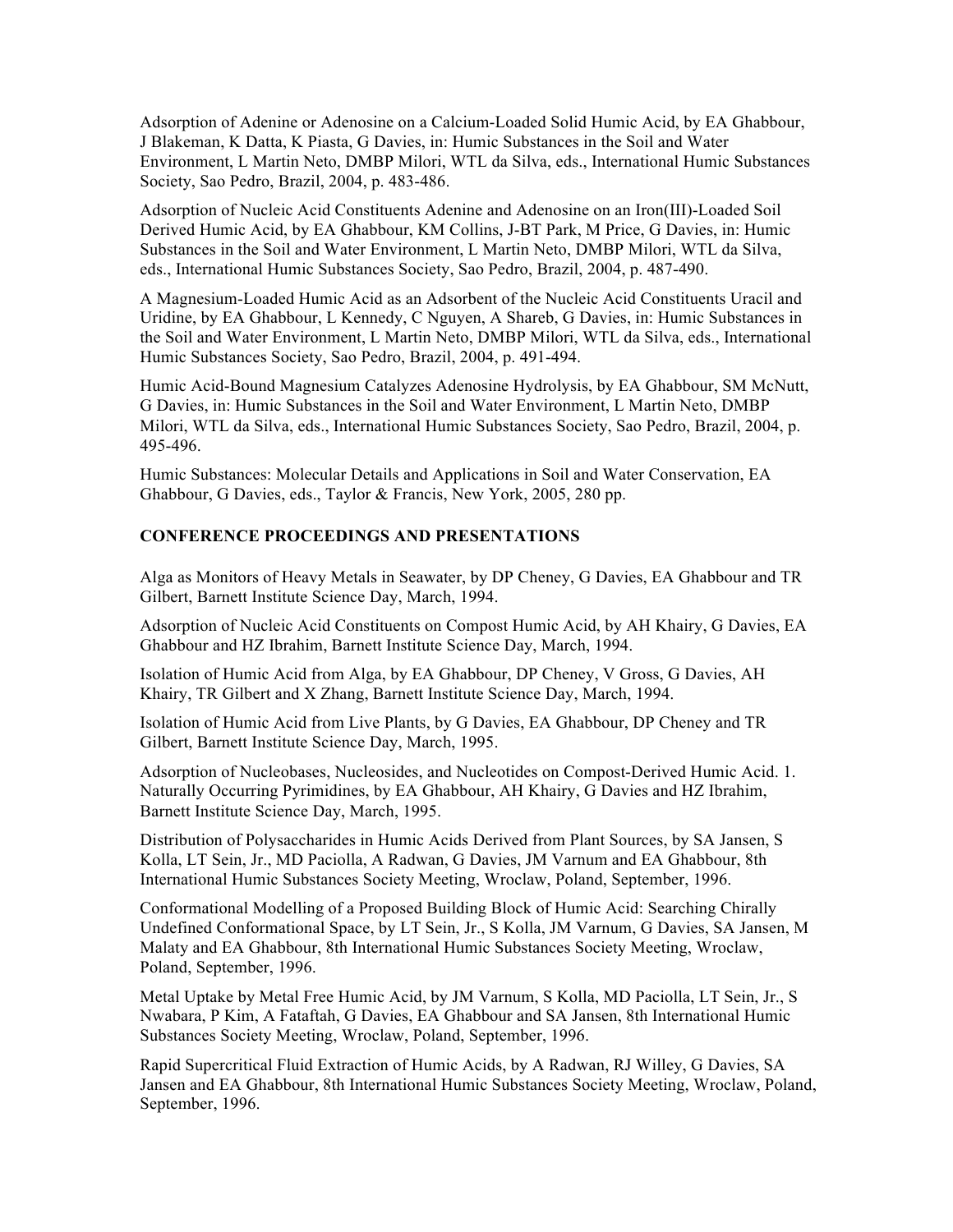Ash and Metal Free Humic Acids, by G Davies, A Fataftah, A Cherkasskiy, A Radwan, SA Jansen, M Paciolla and EA Ghabbour, 8th International Humic Substances Society Meeting, Wroclaw, Poland, September, 1996.

Isolation of Humic Acids from Live Plants, by G Davies, A Fataftah, A Radwan, RJ Willey, EA Ghabbour and SA Jansen, 8th International Humic Substances Society Meeting, Wroclaw, Poland, September, 1996.

Aerogels: New High Surface Area Forms of Solid Humic Acids, by G Davies, A Fataftah, A Radwan, RJ Willey, EA Ghabbour and SA Jansen, 8th International Humic Substances Society Meeting, Wroclaw, Poland, September 1996.

Models for Adsorption on Humic Acids, by G Davies, EA Ghabbour, AH Khairy and HZ Ibrahim, 8th International Humic Substances Society Meeting, Wroclaw, Poland, September, 1996.

Properties of Humic Acids from Different Sources, by G Davies, A Fataftah, EA Ghabbour, A Cherkasskiy, NK Ghali, ME Goodwillie, K O'Donaughy, NA Smith, T L Smith and ME Vozzella, Presidential Week Research Poster Session, Northeastern University, January, 1997.

Adventures with Humic Acids, by G Davies, A Fataftah, EA Ghabbour, A Cherkasskiy, NK Ghali, M Goodwillie, K O'Donaughy, NA Smith, TL Smith and ME Vozzella, 36th Annual NESACS Undergraduate Research Symposium, Boston, MA. April, 1997.

Ash and Metal Free Humic Acids, G Davies, A Fataftah, A Cherkasskiy, A Radwan, EA Ghabbour and SA Jansen, 213th ACS National Meeting, San Francisco, April, 1997.

Thermodynamics of a Biosynthetic Pathway for Soil Derived Humic Acid, by LT Sein, Jr., S Kolla, SA Jansen, G Davies, A Fataftah and EA Ghabbour, 27th ACS Northeast Regional Meeting, Saratoga Springs, New York, June, 1997.

Humic Acid as a Respirable Carcinogen, by MD Paciolla, SA Jansen, D Malfara, G Davies, A Fataftah and EA Ghabbour, 27th ACS Northeast Regional Meeting, Saratoga Springs, New York, June, 1997.

Adsorption of Humic Acid from Different Sources on Clay Minerals. 1: Kaolinite, by G Davies, EA Ghabbour, ME Goodwillie, K O'Donaughy and TL Smith, 27th ACS Northeast Regional Meeting, Saratoga Springs, New York, June, 1997.

An Empirical Formula for Humic Acid, by SA Jansen, LT Sein, Jr., MD Paciolla, G Davies, A Fataftah, EA Ghabbour, MHB Hayes and BE Watt, 27th ACS Northeast Regional Meeting, Saratoga Springs, June, 1997.

Adsorption of Uracil, Uridine and Uridine-5'-monophosphate on Humic Acids from Different Sources and Their Mercury(II) Loaded Forms, by EA Ghabbour, G Davies, A Fataftah, A Cherkasskiy, NK Ghali, ME Goodwillie, SA Jansen, NA Smith and ME Vozzella, 27th ACS Northeast Regional Meeting, Saratoga Springs, New York, June, 1997.

A Site Creation Model for Adsorption on Humic Acids, by G Davies, EA Ghabbour, AH Khairy and HZ Ibrahim, 27th ACS Northeast Regional Meeting, Saratoga Springs, New York, June, 1997.

Generation of Free Radicals by HA: Implications for Biological Activity, by MD Paciolla, S Kolla, LT Sein, Jr., JM Varnum, DL Malfara, G Davies, EA Ghabbour and SA Jansen, Humic Substances Seminar II, Northeastern University, Boston, March, 1998.

Adsorption of a Plant and a Soil Derived Humic Acid on the Common Clay Kaolinite, by EA Ghabbour, G Davies, K O'Donaughy, TL Smith and ME Goodwillie, Humic Substances Seminar II, Northeastern University, Boston, March, 1998.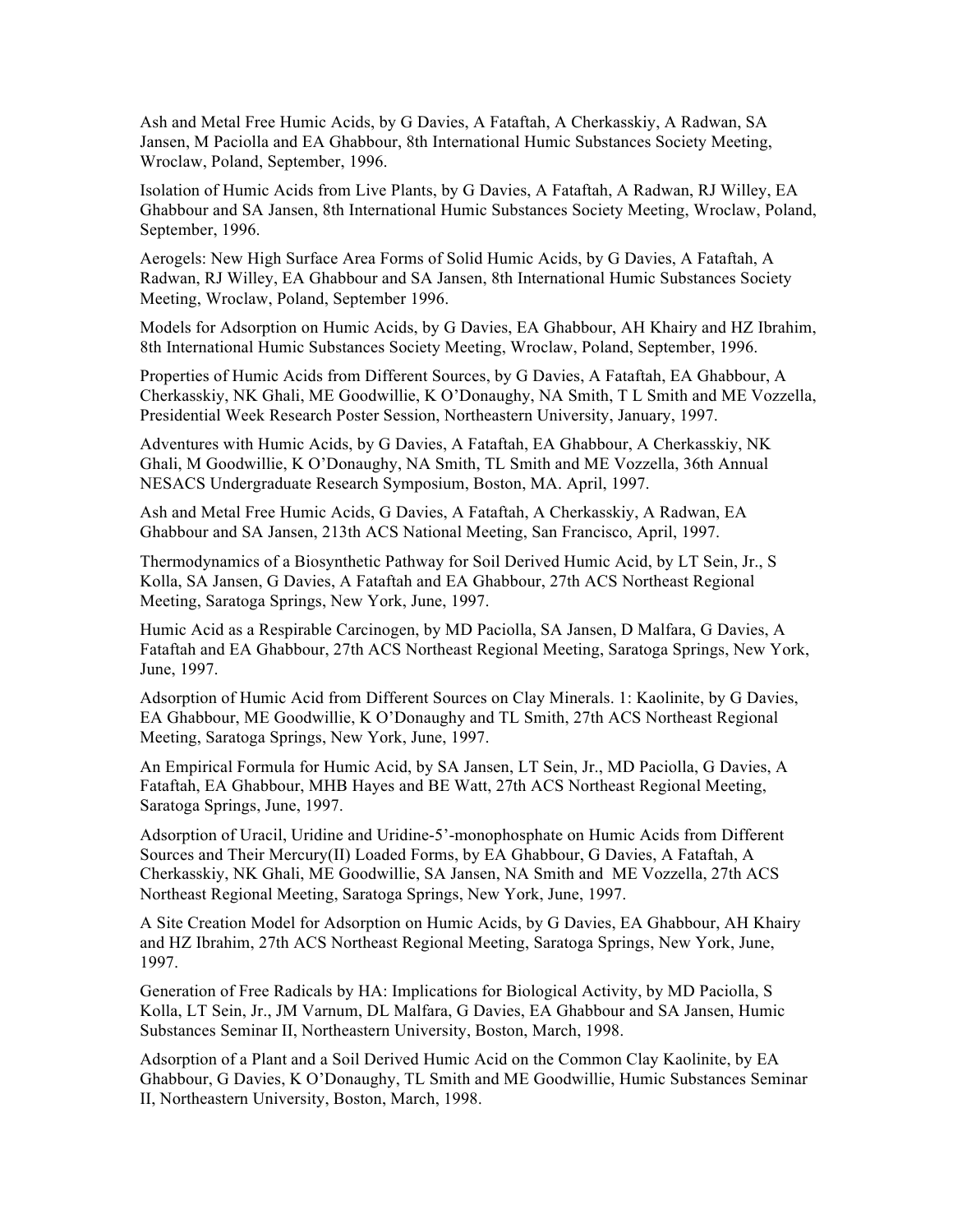Structure and Elemental Composition of Humic Acids: Comparison between Solid-State 13C NMR and Chemical Analysis, by J Mao, W Hu, K Schmidt-Rohr, G Davies, EA Ghabbour and B Xing, Humic Substances Seminar II, Northeastern University, Boston, March, 1998.

Humic Acid Gel Drying with Supercritical  $CO<sub>2</sub>$ , by RJ Willey, EA Ghabbour, A Radwan, ME Vozzella, A Fataftah and G Davies, Barnett Institute Science Day, May, 1998

Humic Acid-Minerals Interactions. Adsorption of Humic Acids from Different Sources on Kaolinite, by EA Ghabbour, G Davies, K O'Donaughy, TL Smith, Barnett Institute Science Day, May, 1998

Adsorption of Humic Acids on Clays and Minerals. 1. Adsorption of Peat- and Soil-derived Humic Acids on Kaolinite, by EA Ghabbour, G Davies, K O'Donaughy, TL Smith and ME Goodwillie, 216th ACS National Meeting, Boston, MA, August, 1998.

Adsorption of Uracil on Copper(II)-loaded, Peat- and Soil-derived Humic Acids, by G Davies, EA Ghabbour and NA Smith, 216th ACS National Meeting, Boston, MA, August, 1998.

Interactions of Humic Acids with Metal Ions and Clays, by G Davies and EA Ghabbour, 1st NOM Workshop, University of Minnesota, October, 1998.

Interactions of Cu(II) and Hg(II) loaded Humic Acids with Uracil, by EA Ghabbour, G Davies and NA Smith, 1st NOM Workshop,, University of Minnesota, October, 1998.

Humic Acid-Minerals Interactions: Adsorption of Humic Acids from different Sources on Kaolinite, by EA Ghabbour, G Davies, K O'Donaughy, TL Smith, 90th Soil Science Society of America National Meeting, Baltimore, MD, October, 1998.

Effects of Cu(II) and Hg(II) loading on Adsorption of Uracil by Humic Acids, by G Davies, EA Ghabbour and NA Smith, 90th Soil Science Society of America National Meeting, Baltimore, MD, October, 1998.

Adsorption of Uracil on Copper(II)-Loaded Peat and Soil Derived Humic Acids, by G Davies, EA Ghabbour and NA Smith, First International Conference Role of Chemistry Administration for Attending Environment and Society, Cairo, Egypt, December, 1998.

Evaluation of Solid-Solid-State <sup>13</sup>C NMR Techniques in the Characterization of Humic Acids, by B Xing, J Mao, W Hu, K Schmidt-Rohr, G Davies and EA Ghabbour, Humic Substances Seminar III, Northeastern University, Boston, March, 1999.

Searching Humic Acid Structures, EA Ghabbour, G Davies, K O'Donaughy, A Fataftah, NA Smith, D Sorour, R Dunfee, N Ghali, Y-Y. Lam and M Vozzella, Greater New England Physical Chemistry Poster Session, Northeastern University, April, 1999.

Searching Humic Acid Structures, by EA Ghabbour, G Davies, K O'Donaughy, M Mulligan, NA Smith, D Sorour, R Dunfee, N Ghali, Y-Y. Lam and M Vozzella, Research and Scholarship Poster Session, Northeastern University, May, 1999.

The Effect of Temperature on Tight Metal Binding by Peat and Soil Derived Solid Humic Acids, by G Davies, EA Ghabbour, NK Ghali and MD Mulligan, 218th ACS National Meeting, New Orleans, LA, August, 1999.

Isolation of Humic Acids from the Water Hyacinth, Eichhornia crassipes, by EA Ghabbour, G Davies, Y-Y Lam, J Mao and B Xing, 218th ACS National Meeting, New Orleans, LA, August, 1999.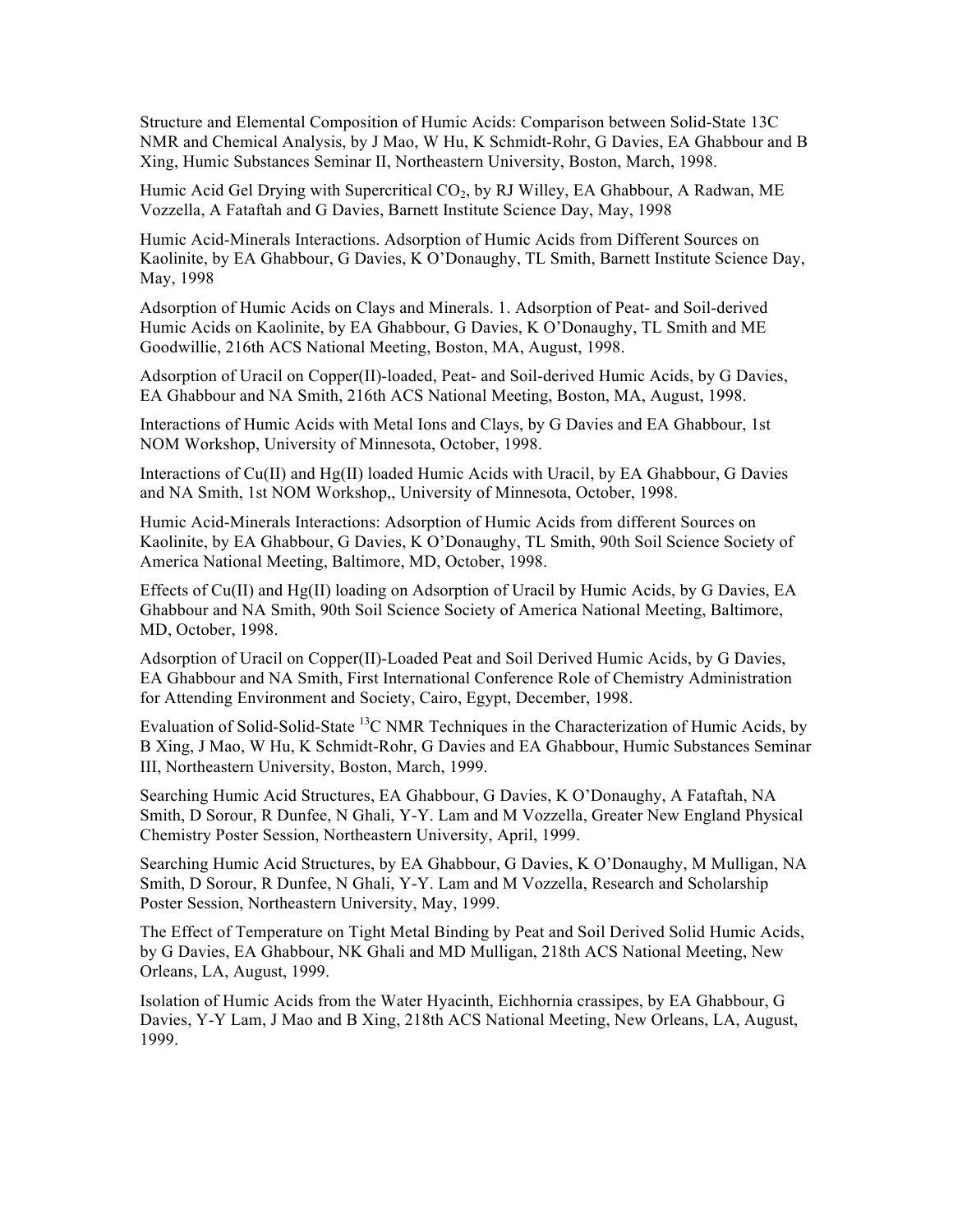Adsorption of Nucleic Acid Constituents on Solid Peat and Soil Derived Humic Acids, by EA Ghabbour, G Davies, RA Dunfee, AA Smith and ME Vozzella, invited lecture, Symposium on Humic Substances in Soil and Related Environments, Canadian Society of Soil Science Annual Meeting, Charlottetown, Prince Edward Island, Canada, August, 1999.

Tight Metal Binding by Peat and Soil Derived Humic Acids, by G Davies, EA Ghabbour, NK Ghali and MD Mulligan, Symposium on Humic Substances in Soil and Related Environments, Canadian Society of Soil Science Annual Meeting, Charlottetown, Prince Edward Island, Canada, August, 1999.

The Effect of Temperature on Tight Metal Binding by Peat and Soil Derived Solid Humic Acids, by G Davies, EA Ghabbour, NK Ghali and MD Mulligan, ACS Environ. Chem. Preprints, 1999, 39: 33-35.

Isolation of Humic Acids from the Water Hyacinth, Eichhornia crassipes, by EA Ghabbour, G Davies, Y-Y Lam, J Mao and B Xing, ACS Environ. Chem. Preprints, 1999, 39: 225-227.

Adsorption of Nucleic Acid Constituents on Solid Metal-Loaded Peat and Soil-Derived Humic Acids, by EA Ghabbour, G Davies, RA Dunfee, NA Smith and ME Vozzella, Barnett Institute Bioanalytical Division Retreat, September, 1999.

Undergraduate Adventures with Humic Acids, by G Davies and EA Ghabbour, Bates College, November, 1999.

Tight Metal Binding by Peat and Soil Derived Solid Humic Acids, by G Davies, EA Ghabbour, NK Ghali and MD Mulligan, 91th Soil Science Society Annual Meeting, Salt Lake City, UT, November, 1999.

Examination of Humic Acids Using Solid State 13C NMR Techniques, by B Xing, J Mao, WG Hu, K Schmidt-Rohr, G Davies and EA Ghabbour, 91th Soil Science Society Annual Meeting, Salt Lake City, UT, November, 1999.

Back to the Future: Critical Analysis and Perspectives of Electrophoretic Techniques Applied to Humic Substances at the Beginning of the New Millenium, by M De Nobili, J Niraneza, EA Ghabbour and G Davies, Humic Substances Seminar IV, Northeastern University, March, 2000.

Adventures with Humic Acids, by G Davies and EA Ghabbour, University of Arizona, April 2000.

Linear Correlations of Enthalpies and Entropies of Metal Binding by Solid Humic Acids, by M Shaker, EA Ghabbour, G Davies, A El-Toukhy and IM.Abid, 33rd ACS Middle Atlantic Regional Meeting, University of Delaware, May, 2000.

Effects of Tightly Bound Metals on the Sorptive Properties of Solid Humic Acids, by EA Ghabbour, RA Dunfee, M Zovko and G Davies, 3rd Intern. Symposium of the Working Group ISMOM of the International Union of Soil Sciences, Interactions of Soil Minerals with Organic Components and Microorganisms, Naples, Italy, May, 2000.

Thermodynamics of Metal Binding by Solid Humic Acids, by EA Ghabbour, M Shaker, G Davies, A El-Toukhy and IM Abid, 3rd Intern. Symposium of the Working Group ISMOM of the International Union of Soil Sciences, Interactions of Soil Minerals with Organic Components and Microorganisms, Naples, Italy, May, 2000.

Tight Metal Binding by Water Hyacinth-derived Humic Acids, by EA Ghabbour, A El-Shafey and G Davies, 33rd ACS Middle Atlantic Regional Meeting, University of Delaware, May, 2000.

Tight Metal Binding by Water Hyacinth-derived Humic Acids, by EA Ghabbour, A El-Shafey and G Davies, Northeast Regional ACS Meeting (NERM), University of Connecticut, June, 2000.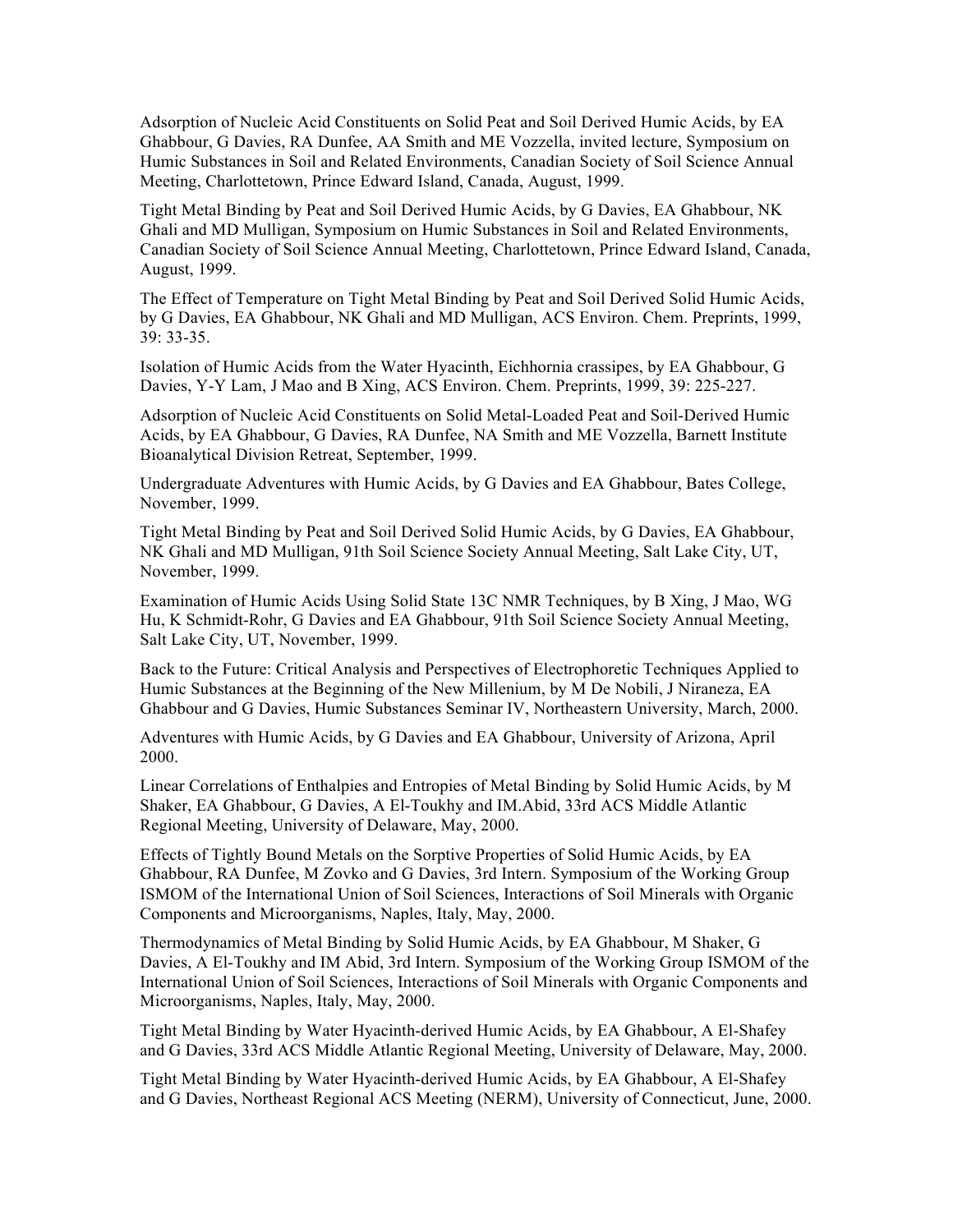Metal Binding by Solid Humic Acids, by M Shaker, EA Ghabbour, G Davies, A El-Toukhy and IM Abid, Northeast Regional ACS Meeting (NERM), University of Connecticut, June, 2000.

Metal Binding by Solid Humic Acids is Free-Energy Buffered, by EA Ghabbour, M Shaker, G Davies, A El-Toukhy and IM Abid, 10th Biennial Conference of the International Humic Substances Society, Toulouse, France, July, 2000.

Tightly Bound Metals Affect the Sorptive Properties of Solid Humic Acids, by EA Ghabbour, RA Dunfee, M Zovko and G Davies, 10th Biennial Conference of the International Humic Substances Society, Toulouse, France, July, 2000.

Tight Metal Binding by Solid Humic Acids Isolated from the Water Hyacinth, Eichhornia crassipes, by G Davies, EA Ghabbour and A El-Shafey, 10th Biennial Conference of the International Humic Substances Society, Toulouse, France, July, 2000.

Temperature Independent Site Occupation in the Tight Binding of Iron(III) by a Solid Soil-Derived Humic Acid, by M Shaker, EA Ghabbour, G Davies, A El-Toukhy and IM Abid, 10th Biennial Conference of the International Humic Substances Society, Toulouse, France, July, 2000.

Adventures with Humic Acids, by EA Ghabbour, at Swiss Federal Institute of Technology, ETH Zurich, December 2000.

Understanding Humic Substances, by EA Ghabbour, Inorganic and Physical Chemistry Seminar Series, Northeastern University, January 2001.

XAFS Studies of Tight Co(II) Binding by Plant, Sediment and Soil Derived Solid Humic Acids and Gels, by EA Ghabbour, A Scheinost and G Davies, SES II, Argonne National Laboratory, Hinsdale, Illinois, May, 2002, poster  $# 15$ .

Thermodynamics of Metal Binding by Solid Humic Acids. Implications for Soil Processes, by EA Ghabbour and G Davies, 6th International Conference on the Biogeochemistry of Trace Elements (ICOBTE), University of Guelph, Canada, August, 2001.

Characterization of Humic Acid Using 1D and 2D Solution NMR Techniques, by K Wang, LC Dickinson, EA Ghabbour, G Davies and B Xing, Humic Substances Seminar V, Northeastern University, Boston, MA, March, 2001, p. 34.

Ni Speciation in a Humic Acid-Kaolinite System, by M Nachtegaal, EA Ghabbour, G Davies and DL Sparks, Humic Substances Seminar V, Northeastern University, Boston, MA, March, 2001, p. 56.

Understanding the Effect of Metals on the Macroscopic Properties of Solid Humic Acids, by EA Ghabbour, Analytical and Environmental Chemistry Seminar Series, University of Massachusetts, Lowell, MA, April 2001.

Mechanisms of DNA and RNA Constituent Interactions with Humic Acids Used to Treat Cancer, by EA Ghabbour, D Lawton, G Davies, S McNutt and T Renzi, Sci-Tech Expo, Northeastern University, May, 2002.

XAFS Studies of Cobalt(II) Binding by Peat, Plant and Soil Derived Humic Acids, by EA Ghabbour, A Scheinost, G Davies, Twentieth Anniversary Biennial Conference of the International Humic Substances Society, Boston, MA, July, 2002, poster # 123.

Sorption of Humic Acids by Clay Minerals and Its Effect on Interactions between Organic Compounds and Soil Humic Substances, by K Wang, EA Ghabbour, G Davies, B Xing, Humic Substances Seminar VI, Northeastern University, July 2002, p. 22.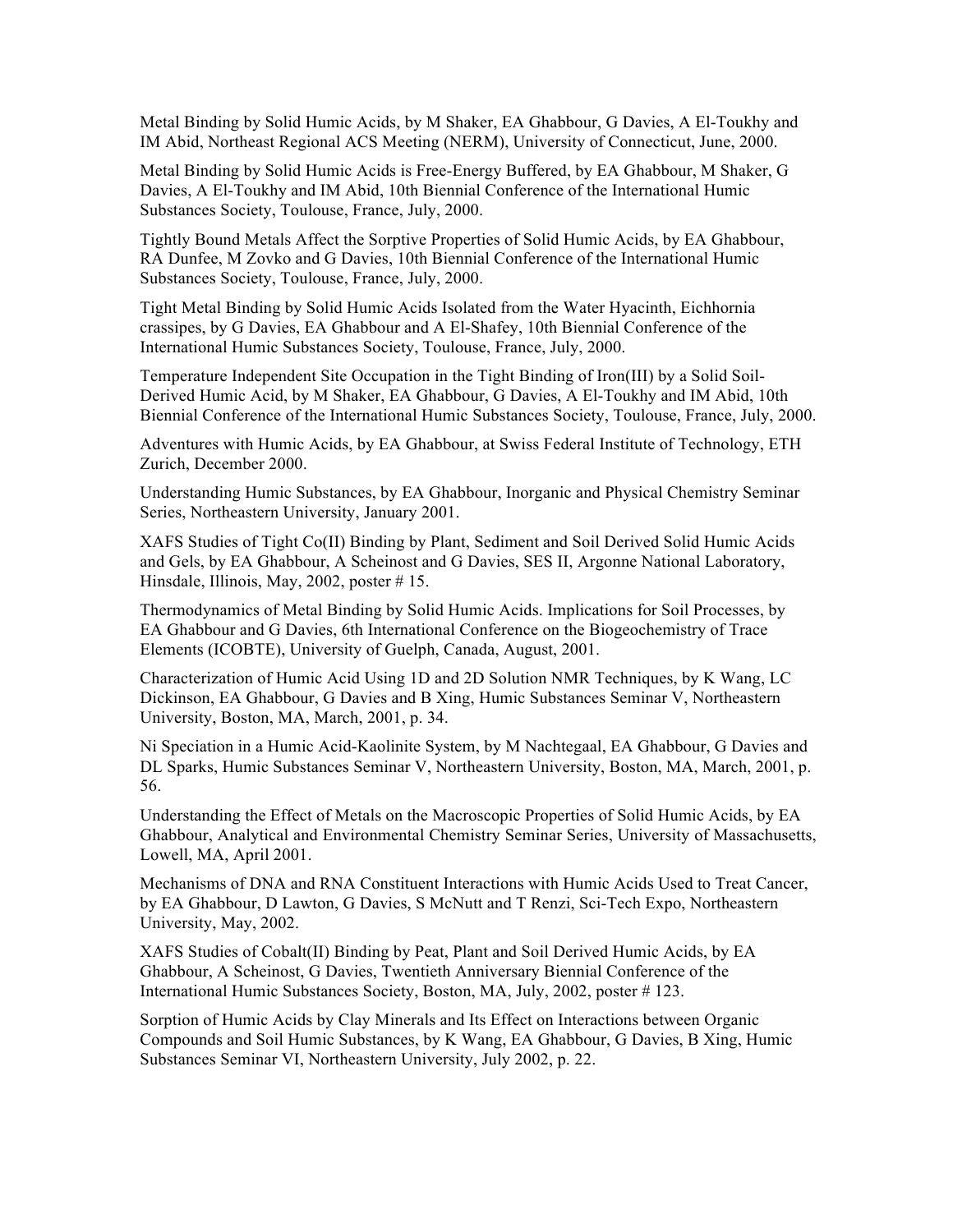XAFS Studies of Tight Metal Binding by Solid Humic Acids, by EA Ghabbour, G Davies, Invited Lecture, NSLS International Environmental Workshop, Brookhaven National Laboratory, Upton, New York, May, 2003.

NEXAFS Spectroscopic Studies of Humic Substances and their Metal Binding Affinity, by M Nachtegaal, C Jacobsen, EA Ghabbour, G Davies, DL Sparks, Environmental Workshop, NSLS Annual Users' Meeting, Brookhaven National Laboratory, Upton, NY, May 2003.

Humic Acid-Bound Magnesium Catalyzes Adenosine Hydrolysis, by S McNutt, EA Ghabbour, G Davies, Sci-Tech Expo, Northeastern University, March, 2003.

Humic Acid-Bound Magnesium Catalyzes Adenosine Hydrolysis: Relevance to Cancer Therapy and Nucleobase Recovery, by S McNutt, EA Ghabbour, G Davies, Experiential Education Expo, Northeastern University, May, 2003.

Adsorption of Nucleic Acid Constituents Adenine Triad Solutes on an Iron(III)-Loaded Soil-Derived Humic Acid, by EA Ghabbour, K Collins, J-BT Park, M Price, G Davies, Northeastern University Scholarship & Technology Expo, March 2004.

A Magnesium-Loaded Humic Acid as an Adsorbent of the Nucleic Acid Constituents Uracil Triad Solutes, by EA Ghabbour, LB Kennedy, C Nguyen, A Shareb, G Davies, Northeastern University Scholarship & Technology Expo, March 2004.

Adsorption of the Adenine Triad Solutes on a Calcium-Loaded Solid Humic Acid, by EA Ghabbour, J Blakeman, K Datta, K Piasta, G Davies, Northeastern University Scholarship & Technology Expo, March 2004.

Humic Acid-Bound Magnesium Catalyzes Adenosine Hydrolysis, by EA Ghabbour, S McNutt, G Davies, 12th Biennial Conference of the International Humic Substances Society, San Pedro, Brazil, July 2004.

Adsorption of Nucleic Acid Constituents Adenine and Adenosine on an Iron(III)-Loaded Soil-Derived Humic Acid, by EA Ghabbour, K Collins, J-BT Park, M Price, G Davies, 12th Biennial Conference of the International Humic Substances Society, San Pedro, Brazil, July 2004.

A Magnesium-Loaded Humic Acid as an Adsorbent of the Nucleic Acid Constituents Uracil and Uridine, by EA Ghabbour, LB Kennedy, C Nguyen, A Shareb, G Davies, 12th Biennial Conference of the International Humic Substances Society, San Pedro, Brazil, July 2004.

Adsorption of Adenine or Adenosine on a Calcium-Loaded Solid Humic Acid, by EA Ghabbour, J Blakeman, K Datta, K Piasta, G Davies, 12th Biennial Conference of the International Humic Substances Society, San Pedro, Brazil, July 2004.

Isolation of Humic Acids from North American Soil, by A Visentin, M Trautwein, D Olenczuk, A Kallmerten, S Muser, EA Ghabbour, G Davies, Research & Technology Expo, Northeastern University, March 16, 2005.

Adsorption of Nucleic Acid Constituents on an Iron(III)-Loaded Irish Peat Derived Solid Humic Acid, by S Soucek, K Bindra, C Fyffe, EA Ghabbour, G Davies, Research & Technology Expo, Northeastern University, March 15, 2006.

Isolation of Humic Acids from Water Hyacinth Plants in the St. John's River, Florida, D Alcindor, S Casseus, EA Ghabbour, G Davies, Research & Technology Expo, Northeastern University, March 15, 2006.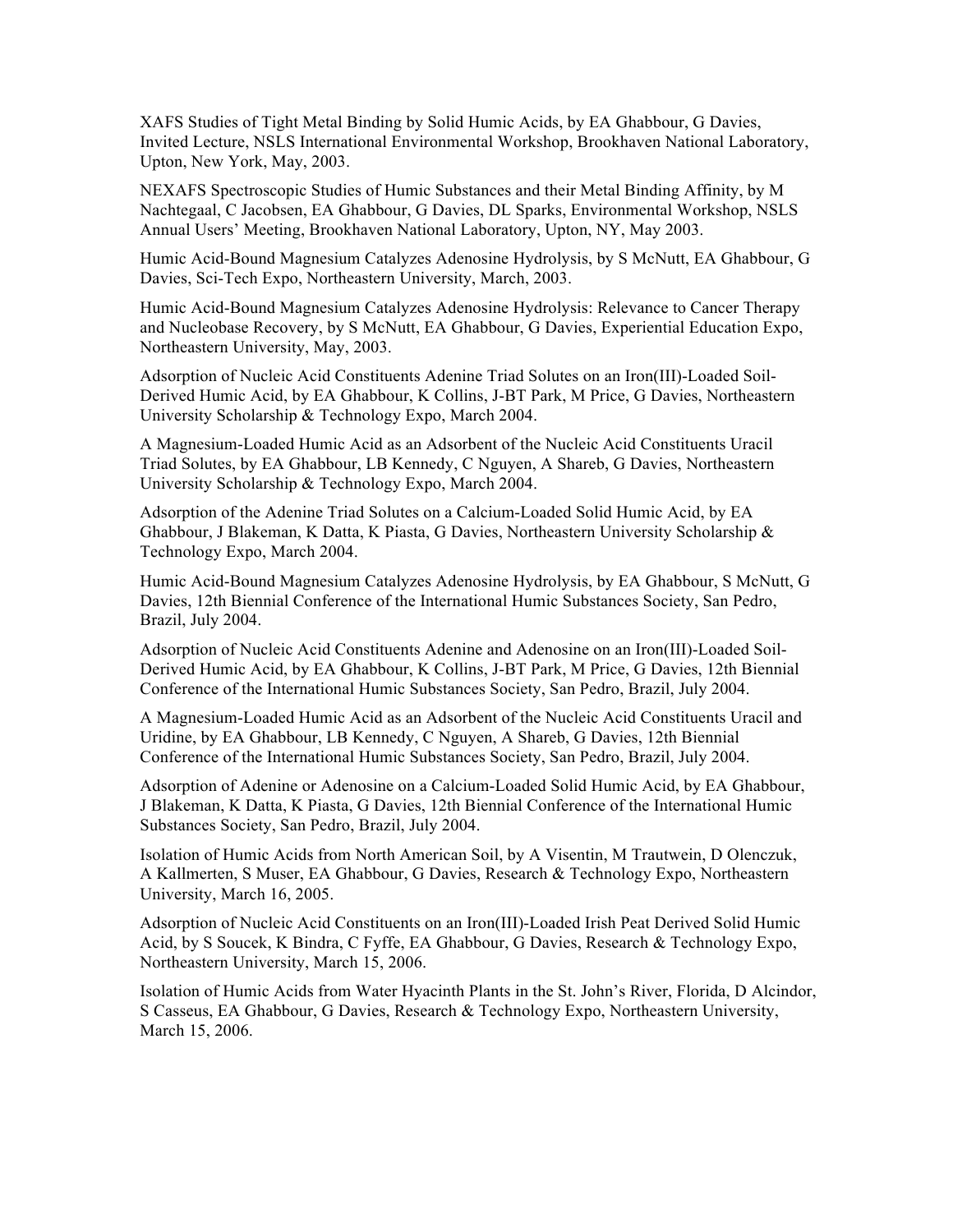Adsorption of Nucleic Acid Constituents Adenine, Adenosine and Adenosine-5'-monophosphate on an Iron(III)-Loaded German Peat Derived Solid Humic Acid, by B Kranzel, E Hagan, K Hall, EA Ghabbour, G Davies, Research & Technology Expo, Northeastern University, March 15, 2006.

Adsorption of Nucleic Acid Constituents on an Iron(III)-Loaded Irish Peat Derived Solid Humic Acid, by S Soucek, K Bindra, C Fyffe, EA Ghabbour, G Davies, Women in Science & Engineering Symposium, Northeastern University, April 5, 2006.

Isolation of Humic Acids from Water Hyacinth Plants in the St. John's River, Florida, by D Alcindor, S Casseus, EA Ghabbour, G Davies, Women in Science & Engineering Symposium, Northeastern University, April 5, 2006.

Adsorption of Nucleic Acid Constituents Adenine, Adenosine and Adenosine-5'-monophosphate on an Iron(III)-Loaded German Peat Derived Solid Humic Acid, by B Kranzel, E Hagan, K Hall, EA Ghabbour, G Davies, Women in Science & Engineering Symposium, Northeastern University, April 5, 2006.

Isolation of Humic Acids from Water Hyacinth Plants in the Saint John's River, Florida, by D Alcindor, S Casseus, G Davies, EA Ghabbour, Soil Science Society of America National Conference, Philadelphia, PA, July 11, 2006.

Adsorption of Nucleic Acid Constituents on an Iron(III)-Loaded Irish Peat-Derived Solid Humic Acid, by S Soucek, K Bindra, C Fyffe, EA Ghabbour, G Davies, Soil Science Society of America National Conference, Philadelphia, PA, July 11, 2006.

Adsorption of Nucleic Acid Constituents Adenine, Adenosine and Adenosine-5'-monophosphate on an Iron(III)-Loaded German Peat Derived Solid Humic Acid, by BL Kranzel, EM Hagan, KR Hall, EA Ghabbour, G. Davies, Soil Science Society of America National Conference, Philadelphia, PA, July 11, 2006.

Adsorption of Nucleic Acid Constituents Adenine, Adenosine and Adenosine-5'-monophosphate on an Iron(III)-Loaded German Peat Derived Solid Humic Acid, by EA Ghabbour, G Davies, B Kranzel, E Hagan, K Hall, University Homecoming/Library Display, Northeastern University, October, 2006.

Adsorption of Nucleic Acid Constituents on an Iron(III)-Loaded Irish Peat Derived Solid Humic Acid, by EA Ghabbour, G Davies, S Soucek, K Bindra, C Fyffe, University Homecoming/Library Display, Northeastern University, October, 2006.

Isolation of Humic Acids from Water Hyacinth Plants in the St. John's River, Florida, by EA Ghabbour, G Davies, D Alcindor, S Casseus, University Homecoming/Library Display, Northeastern University, October, 2006.

Soil Derived Humic Acid Aerogels, by RJ Willey, G Davies, EA Ghabbour, JA Jordon, DJE Roth, J Minicucci, University Homecoming/Library Display, Northeastern University, October, 2006.

Soil Derived Humic Acid Aerogels, by JA Jordon, DJE Roth, J Minicucci, RJ Willey, G Davies, EA Ghabbour, Research & Technology Expo, Northeastern University, March 28, 2007.

Adventures with Humic Acids, Arctech, Inc., Chantilly, VA, March, 2008.

Advances in Humic Acid Research, by EA Ghabbour, Soil Water & Environmental Research Institute, Cairo, Egypt, October 20, 2008.

The National Soil Project, Morningstar Minerals, Farmington, NM, August, 2008.